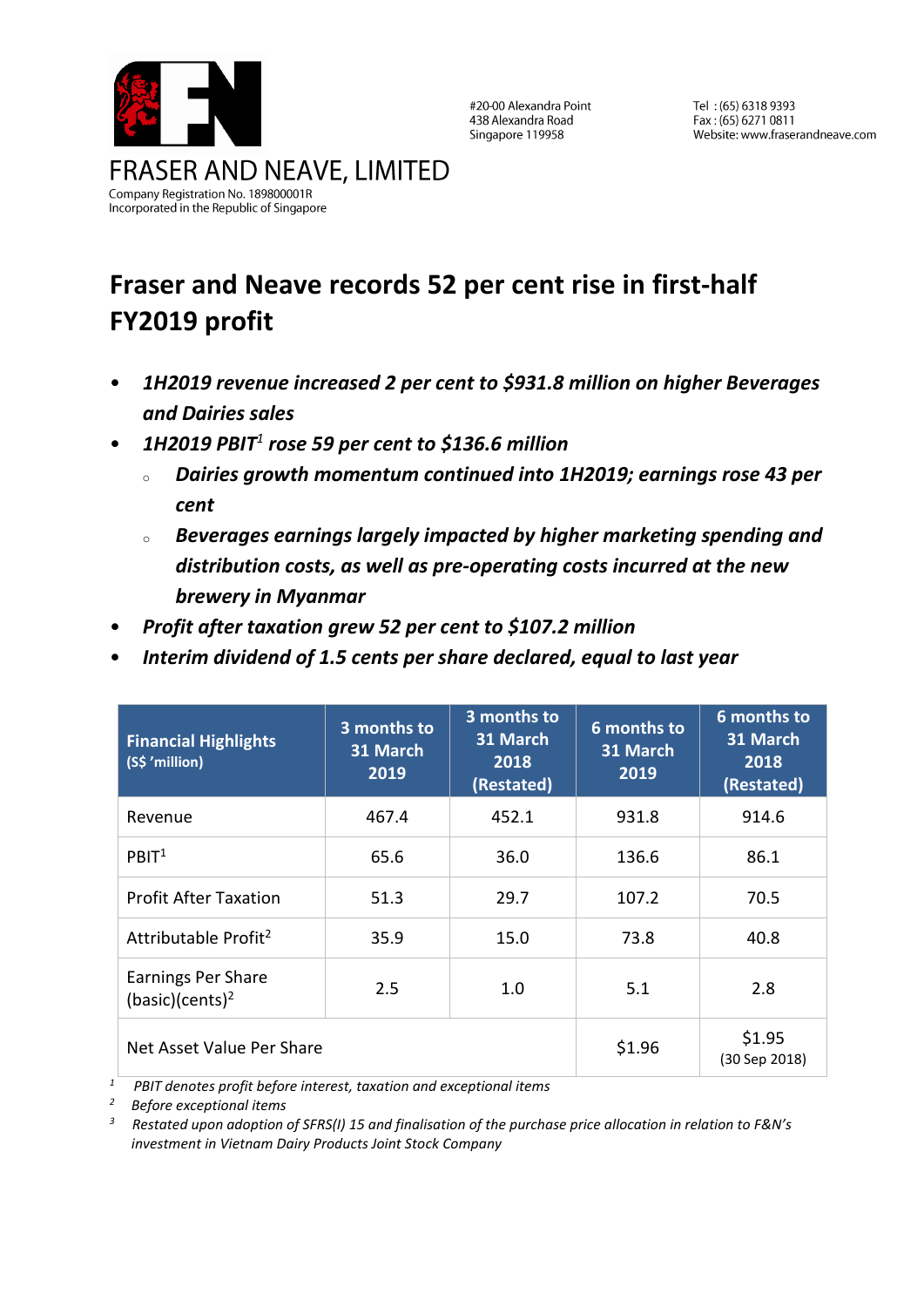SINGAPORE, 30 APRIL 2019 – Fraser and Neave, Limited ("**F&N**" or the "**Group**") today announced financial results for the second quarter ("**2Q2019**") and half-year ("**1H2019**") ended 31 March 2019.

#### **Three-Month Ended 31 March 2019 ("2Q2019")**

The Group posted quarterly revenue of \$467.4 million, an increase of 3 per cent over the second quarter of FY2018 ("**2Q2018**"). Profit before interest and taxation ("**PBIT**") increased 82 per cent to \$65.6 million. Profit after taxation rose 73 per cent to \$51.3 million, from \$29.7 million previously. The lower after-tax growth was due to higher effective tax rate following the expiration of corporate tax incentive in Thailand.

This quarter, higher soft drinks and dairy sales contributed to Food & Beverage ("**F&B**") division strong performance, delivering a top-line growth of 5 per cent to \$409.7 million, from \$389.0 million in the corresponding period last year. Successful festive activations and promotions, improvement in route-to-market in East Malaysia as well as higher export volumes helped spur F&B growth. However, the better performance in F&B was partly offset by lower revenue in Publishing & Printing due mainly to weaker print volume. Consequently, 2Q2019 Group revenue grew 3 per cent to \$467.4 million, from \$452.1 million in 2Q2018.

Profit growth outpaced sales in this quarter. Bolstered by higher sales and improved Dairies profitability, the Group earnings rose 82 per cent in the second quarter of FY2019 to \$65.6 million, from \$36.0 million in the corresponding period last year. Dairies 2Q2019 earnings of \$73.2 million represented an increase of 43 per cent versus the prior year's corresponding period. The strong quarter performance from Dairies was underpinned by higher profit share from the Group's associate company in Vietnam, Vietnam Dairy Products Joint Stock Company ("**Vinamilk**"), as well as stronger performances from Dairies Thailand.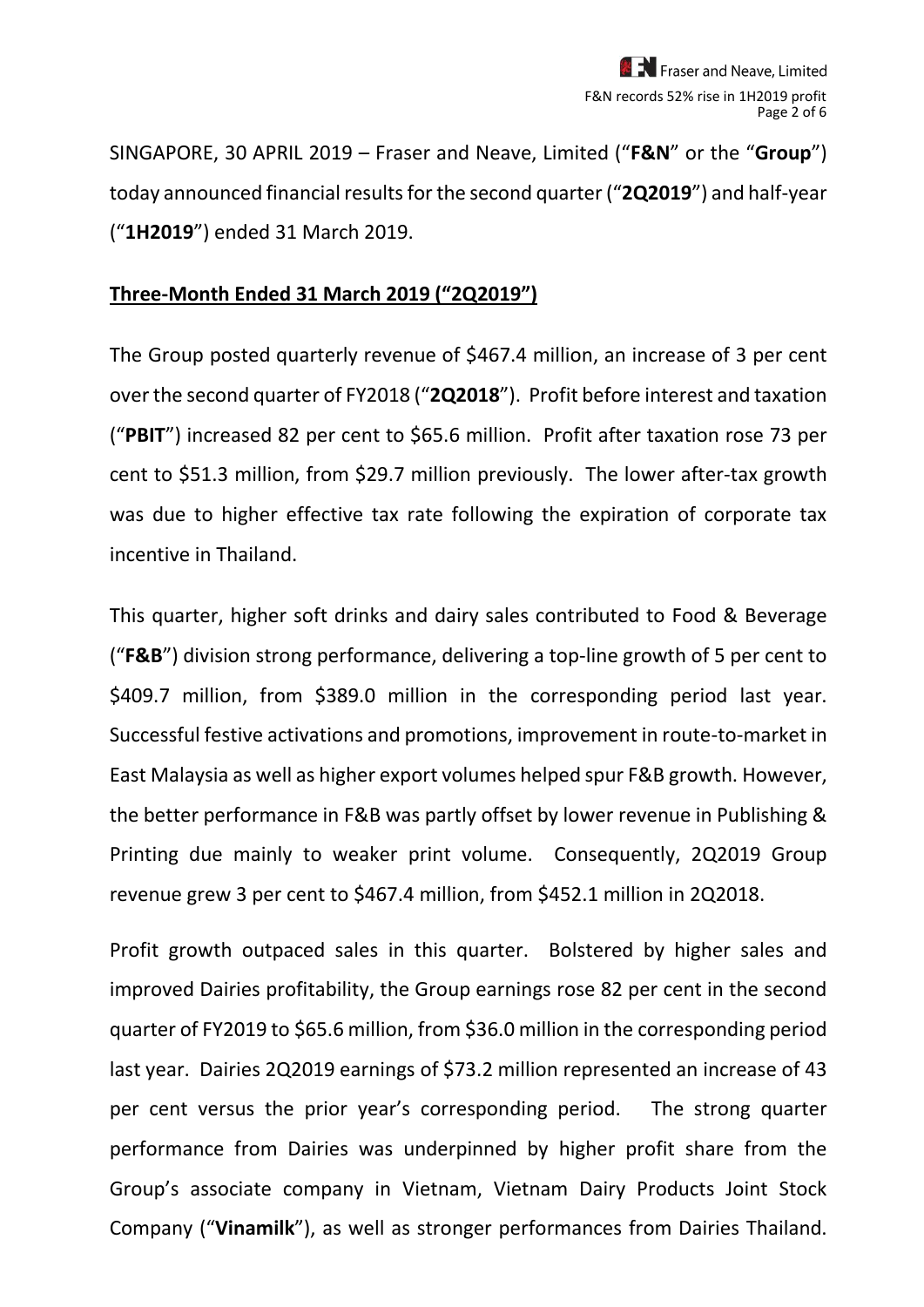Lifted mainly by the 14-per-cent top-line growth, lower input costs and the recovery of withholding tax, Dairies Thailand profit rose 50 per cent.

2Q2019 earnings were however weighed down by weaker Beverages performance. Beverages profitability continued to be adversely impacted by pre-operating costs associated with the ongoing construction of the greenfield brewery in Myanmar, and higher input costs and promotion expense. Consequently, Beverages 2Q2019 losses widened to \$1.7 million, from \$0.8 million previously. Excluding the brewery pre-operating costs, Beverages losses would be lower, at \$1.1 million.

Publishing & Printing, in contrast, saw its 2Q2019 losses narrowed to \$7.5 million, from \$8.4 million in the corresponding period last year largely due to improved product mix and continued tight cost management.

#### **Six-Month Ended 31 March 2019 ("1H2019")**

Group revenue for the half-year of FY2019 grew 2 per cent year-on-year to \$931.8 million, from \$914.6 million. The revenue uplift was driven by F&B division where soft drinks and dairies recorded higher sales of 4 per cent, benefitting from successful festive activations and strong export sales. Growth of Group PBIT, outpaced revenue, growing 59 per cent year-on-year to \$136.6 million as Dairies Thailand and Dairies Malaysia delivered strong performances. Lifted mainly by lower input costs, profit from Dairies Thailand and Dairies Malaysia grew 40 per cent and 23 per cent, respectively. In addition to higher profit share from Vinamilk, Dairies recorded robust year-on-year earnings growth of 43 per cent to \$145.1 million, up from \$101.4 million.

However, weaker Beverages half-year performance continued to impact Group earnings. In addition to pre-operating costs associated with the ongoing construction of the brewery in Myanmar, weaker Beverages Malaysia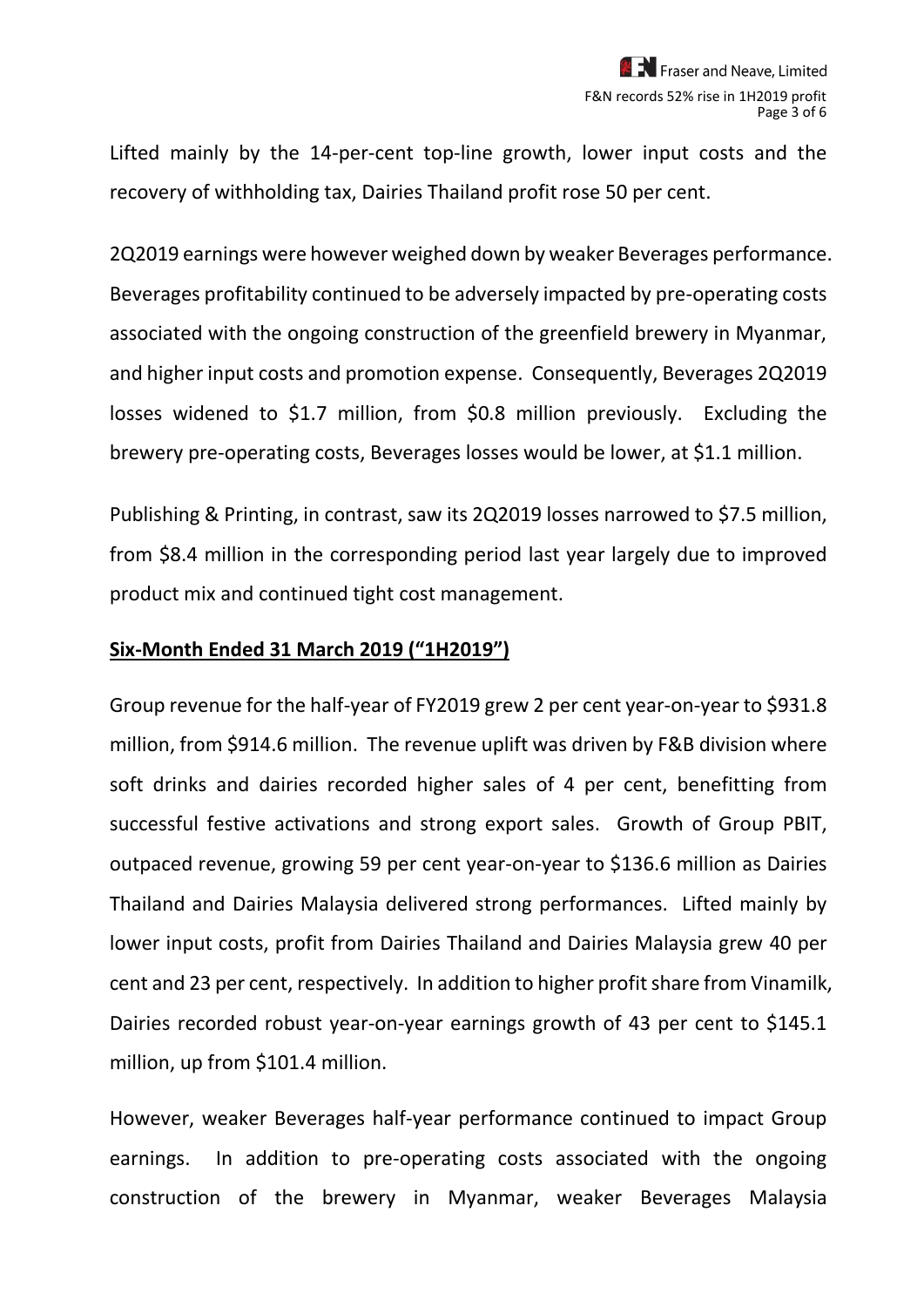performance also contributed to Beverages lower earnings. Beverages Malaysia 1H2019 PBIT, despite recording revenue growth of 1 per cent year-on-year, has been adversely impacted by unfavourable input costs, and higher marketing spend and distribution cost. The Group's continued spend on brand building initiatives and trade promotions in New Markets of Indonesia, Myanmar and Vietnam has also contributed to Beverages' loss of \$1.9 million in the first-half of FY2019, down from a profit of \$0.8 million in the corresponding period last year.

Publishing & Printing revenue declined 9 per cent to \$128.3 million mainly due to a drop in magazine-related demand for both print and distribution, as well as lower publishing sales in Singapore and Hong Kong. Losses for the 1H2019 widened to \$7.1 million, from a loss of \$6.7 million in the corresponding period last year. The higher loss was mainly due to the absence of a \$1.1 million one-off gain in the sale of machinery recorded last year. Excluding the gain from 1H2018, Publishing & Printing 1H2019 losses would have narrowed, arising from continued prudent cost management and active steps taken to lower fixed cost structure.

**Mr Koh Poh Tiong, Chairman of the F&N Board Executive Committee said**, "We are pleased with our progress in the first-half of FY2019. Our focus on innovation, brand-building and marketplace execution, supported in part by our productivity initiatives, has yielded robust performance through the first six months of FY2019, despite challenging marketplace conditions in our core markets."

"We remain resolutely focused on driving growth and will look to seize opportunities to solidify our position in key markets and categories. We remain confident that we have the right strategies in place and will continue to strengthen our brand portfolio and leverage our unparalleled distribution network to create sustainable long-term shareholder value," Mr Koh added.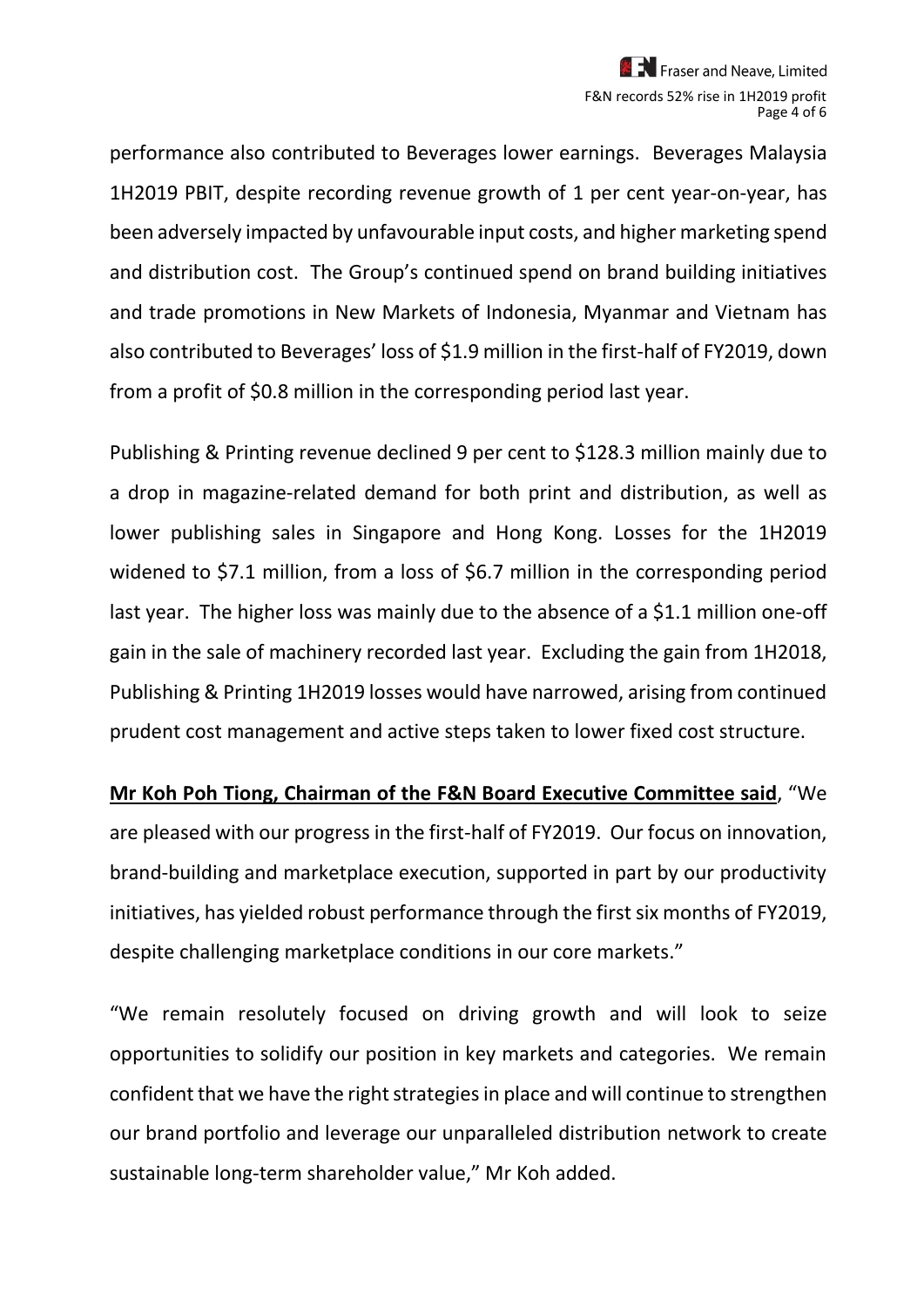### **Interim Dividend**

Directors have declared an interim dividend of 1.5 cents per share, unchanged from the interim dividend declared a year ago. The dividend will be paid on 10 June 2019.

### **Corporate Developments**

### **(A) F&N acquires 60.0 per cent interest in Print Lab Pte Ltd**

In April 2019, the Group's Publishing & Printing arm, Times Publishing Limited ("**TPL**") acquired a 60 per cent stake in Print Lab Pte. Ltd. ("**PL**") for a cash consideration of \$24.5 million. The acquisition is part of TPL's continuing strategy to diversify its print portfolio and strengthen the company's foothold in the growing integrated marketing and print solution market.

PL is a one-stop integrated print, creative and digital out-of-home solution provider in Singapore. It serves clients across a diverse set of industries including clients in the creative retail marketing segment, FMCG, retail, automobile and financial institutions, many of which are blue-chip companies.

## **(B) F&N enters food business with a 20.75 per cent stake in a Japanese franchised business in Thailand**

In April 2019, F&N Retail Connection Co. Ltd ("**FNRC**") and Japanese Dining Concepts (Asia) Ltd successfully entered into a 55-45 joint venture for the acquisition of a 51-per-cent stake in Genki Sushi Bangkapi Co. Ltd. ("**GSB**"), a franchised sushi restaurant business in Thailand under its principal brand, *GENKI SUSHI*.